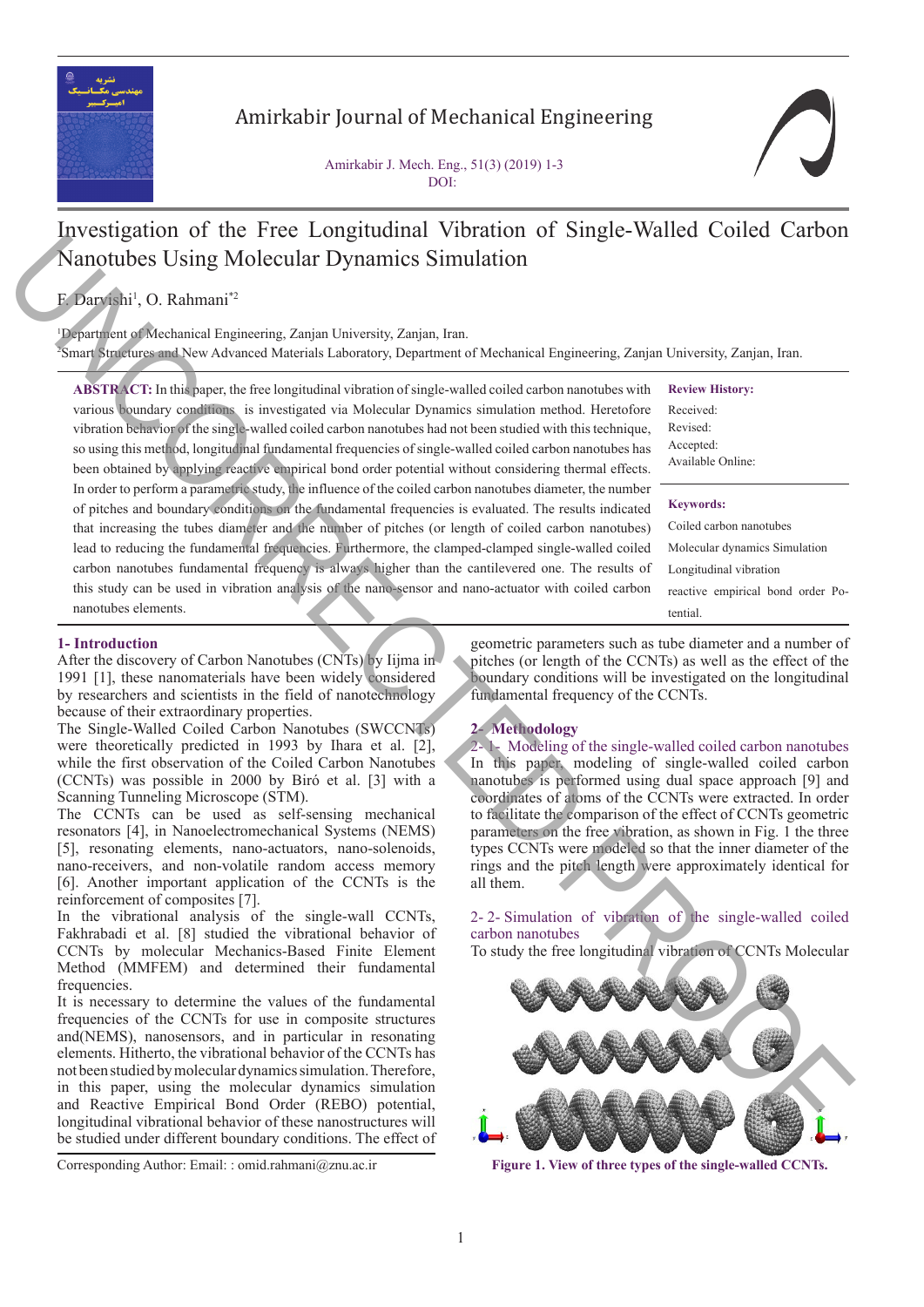Dynamics (MD) method is employed via the Large-Scale Atomic/Molecular Massively Parallel Simulator (LAMMPS) open source software package.

 The interaction of carbon atoms of the CCNTs is described by the second-generation REBO potential function [10]. A velocity-Verlet algorithm is used to integrate the equations of motion with a time step of 1 fs. After energy minimization step of the CCNTs by Conjugate Gradient (CG) algorithm, the system is relaxed for 30 ps under canonical Constant-Volume Ensemble (NVT ensemble) and Nosé-Hoover thermostat in a temperature 0.1 K to bring the CCNTs to the equilibrium condition. Then by microcanonical Microcanonical Ensemble (NVE ensemble) (adiabatic) vibration simulation is performed for the Clamped-Clamped (C-C), Clamped-Simply supported (C-S) and Clamped-Free (C-F) boundary conditions.

By applying initial excitation in the longitudinal direction the CCNTs is allowed to vibrate freely. The time history of the average longitudinal motions of the carbon atoms of the CCNTs is recorded every 100 steps as a time-domain response. Finally, the fundamental frequency is obtained using the Fast Fourier Transform (FFT) with the MATLAB software.

#### **3- Discussion and Results**

Free longitudinal vibration of the three types CCNTs are simulated under various boundary conditions. The effects of the tube diameter and number of pitches on the fundamental frequency are examined and the obtained results are presented in the following.

Fig. 2 shows the fundamental frequencies of the CCNTs under the Clamped-Clamped (C-C) boundary condition. By increasing the number of pitches, the longitudinal fundamental frequency of the CCNTs decreases. It is also observed that with the increasing the diameter of the tube, the longitudinal frequency of the CCNTs decreases. This result can be verified by transverse free vibration of the carbon nanotubes [11]. Fig. 3 shows the effect of different boundary conditions on the longitudinal fundamental frequency. As we can see, boundary conditions have a significant effect on the fundamental



**Figure 2. Fundamental longitudinal frequencies of the three types Clamped-Clamped single-walled CCNTs with a different number of pitches.**



**from present work with Fakharabadi et al [8].**

frequency. In the Clamped-Clamped (C-C) boundary condition, the longitudinal frequency values of the CCNTs for the same diameter and number of pitches (up to 6 pitches) are always larger than the Clamped-Simply supported (C-S) and Clamped-Free (C-F) boundary conditions.

Prior to this study, only Fakhrabadi et al. [8] studied the vibration of the CCNTs by MMFEM under different boundary conditions. Fig. 3 also shows the comparison of the results of the present study with the results of reference [8].

### **4- Conclusions**

In this paper, the free longitudinal vibration of three types of the CCNTs with various diameters and number of pitches under Clamped-Clamped (C-C), Clamped-Supported (C-S) and Clamped-Free (C-F) boundary conditions investigated via molecular dynamics simulation method. The results indicated that the longitudinal fundamental frequency decreases with increasing tube diameter and number of pitches. Furthermore, the Clamped–Clamped SWCCNT's fundamental frequency is always higher than Clamped-Simply Supported (C-S) and Clamped-Free (C-F) one.

### **References**

- [1] S. Iijima, Helical microtubules of graphitic carbon, Nature, 354(6348) (1991) 56-58.
- [2] S. Ihara, S. Itoh, J.-i. Kitakami, Helically coiled cage forms of graphitic carbon, Physical Review B, 48(8) (1993) 5643-5647.
- [3] L.P. Biró, S.D. Lazarescu, P.A. Thiry, A. Fonseca, J.B. Nagy, A.A. Lucas, L. Ph, Scanning tunneling microscopy observation of tightly wound, single-wall coiled carbon nanotubes, EPL (Europhysics Letters), 50(4) (2000) 494.
- [4] A. Volodin, D. Buntinx, M. Ahlskog, A. Fonseca, J.B. Nagy, C. Van Haesendonck, Coiled Carbon Nanotubes as Self-Sensing Mechanical Resonators, Nano Letters, 4(9) (2004) 1775-1779.
- [5] D. Xu, L. Zhang, L. Dong, B. Nelson, Nanorobotics for NEMS Using Helical Nanostructures, in: B. Bhushan (Ed.) Encyclopedia of Nanotechnology, Springer Netherlands, 2012, pp. 1715-1721.
- [6] J.H. Chang, W. Park, Nano elastic memory using carbon nanocoils Journal of Nano and Bio Tech, 3(1) (2006) 30- 35.
- [7] K.T. Lau, M. Lu, D. Hui, Coiled carbon nanotubes: Synthesis and their potential applications in advanced composite structures, Composites Part B: Engineering, 37(6) (2006) 437-448.
- [8] M.M.S. Fakhrabadi, A. Amini, F. Reshadi, N. Khani,